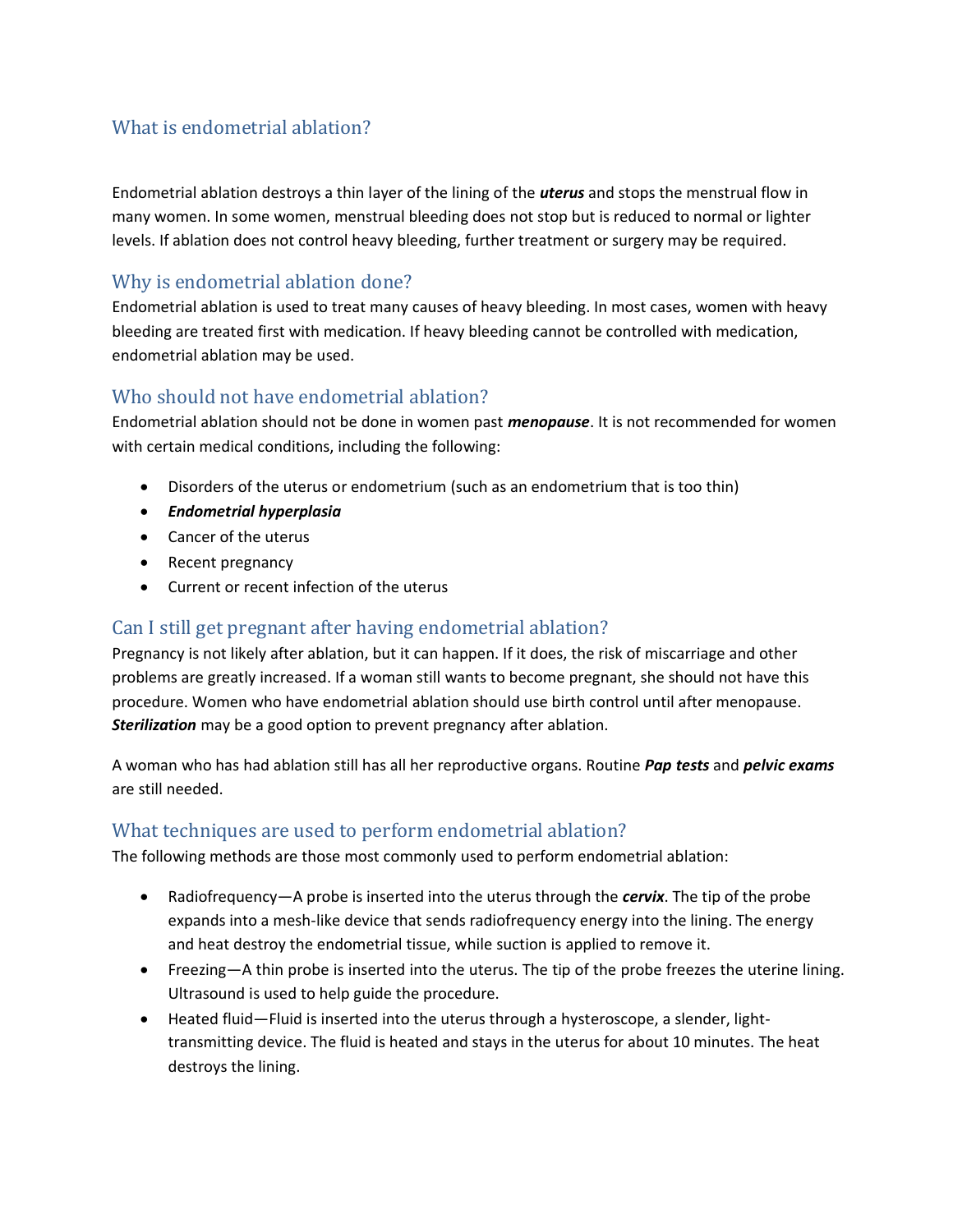- Heated balloon—A balloon is placed in the uterus with a hysteroscope. Heated fluid is put into the balloon. The balloon expands until its edges touch the uterine lining. The heat destroys the endometrium.
- Microwave energy—A special probe is inserted into the uterus through the cervix. The probe applies microwave energy to the uterine lining, which destroys it.
- Electrosurgery—Electrosurgery is done with a resectoscope. A resectoscope is a slender telescopic device that is inserted into the uterus. It has an electrical wire loop, roller-ball, or spiked-ball tip that destroys the uterine lining. This method usually is done in an operating room with *general anesthesia*. It is not as frequently used as the other methods.

# What should I expect after the procedure?

Some minor side effects are common after endometrial ablation:

- Cramping, like menstrual cramps, for 1-2 days
- Thin, watery discharge mixed with blood, which can last a few weeks. The discharge may be heavy for 2-3 days after the procedure.
- Frequent urination for 24 hours
- Nausea

# What are the risks associated with endometrial ablation?

Endometrial ablation has certain risks. There is a small risk of infection and bleeding. The device used may pass through the uterine wall or bowel. With some methods, there is a risk of burns to the vagina, *vulva*, and bowel. Rarely, the fluid used to expand your uterus during electrosurgery may be absorbed into your bloodstream. This condition can be serious. To prevent this problem, the amount of fluid used is carefully checked throughout the procedure.

### Glossary

*Cervix:* The lower, narrow end of the uterus that extends into the vagina.

*Endometrial Hyperplasia:* A condition in which the lining of the uterus grows too thick; if left untreated for a long time, it may lead to cancer.

*General Anesthesia:* The use of drugs that produce a sleep-like state to prevent pain during surgery.

*Menopause:* The process in a woman's life when ovaries stop functioning and menstruation stops.

*Pap Test:* A test in which cells are taken from the cervix and vagina and examined under a microscope.

*Pelvic Exam:* A manual internal and external examination of a woman's reproductive organs.

*Sterilization:* An operation that prevents a woman from becoming pregnant or a man from fathering a child.

*Uterus:* A muscular organ located in the female pelvis that contains and nourishes the developing fetus during pregnancy.